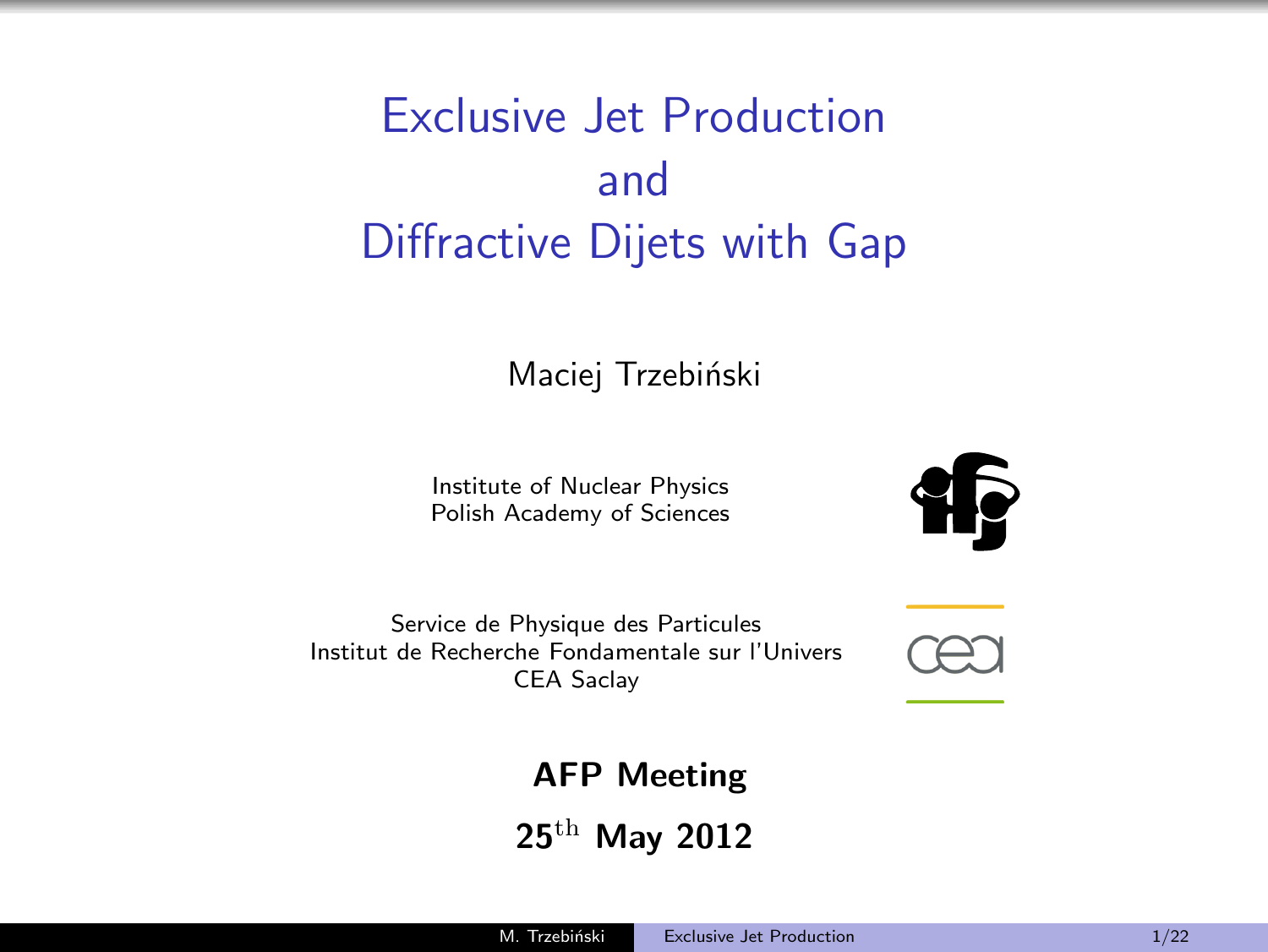# Exclusive Jet Production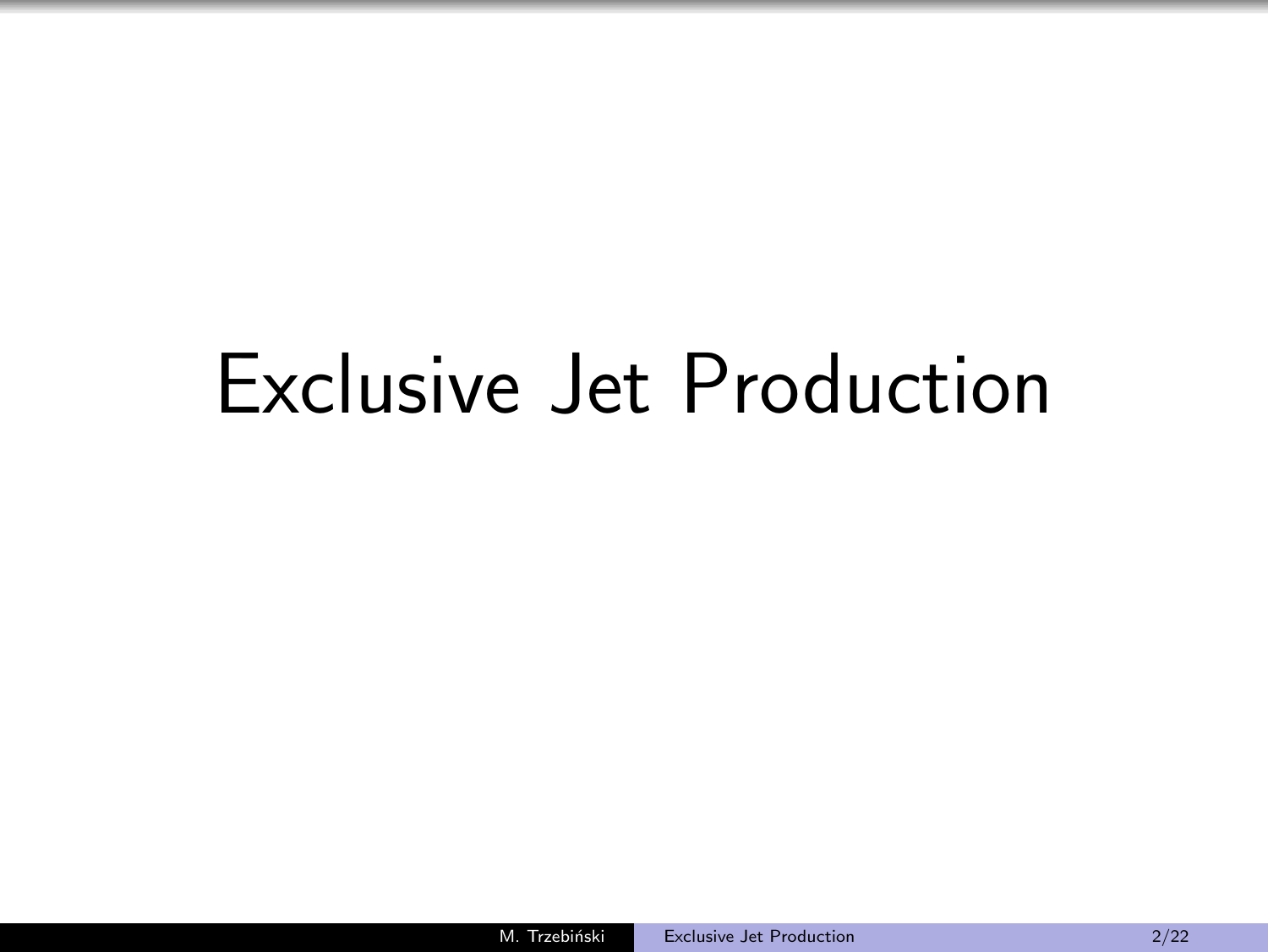### Tevatron Analysis of the DPE Jet Production

DPE – Double Pomeron Exchange

Signature: two jets in central region  $+$  two intact protons.



Goal: to probe the Pomeron Density Function. Too much events in the high mass ratio region.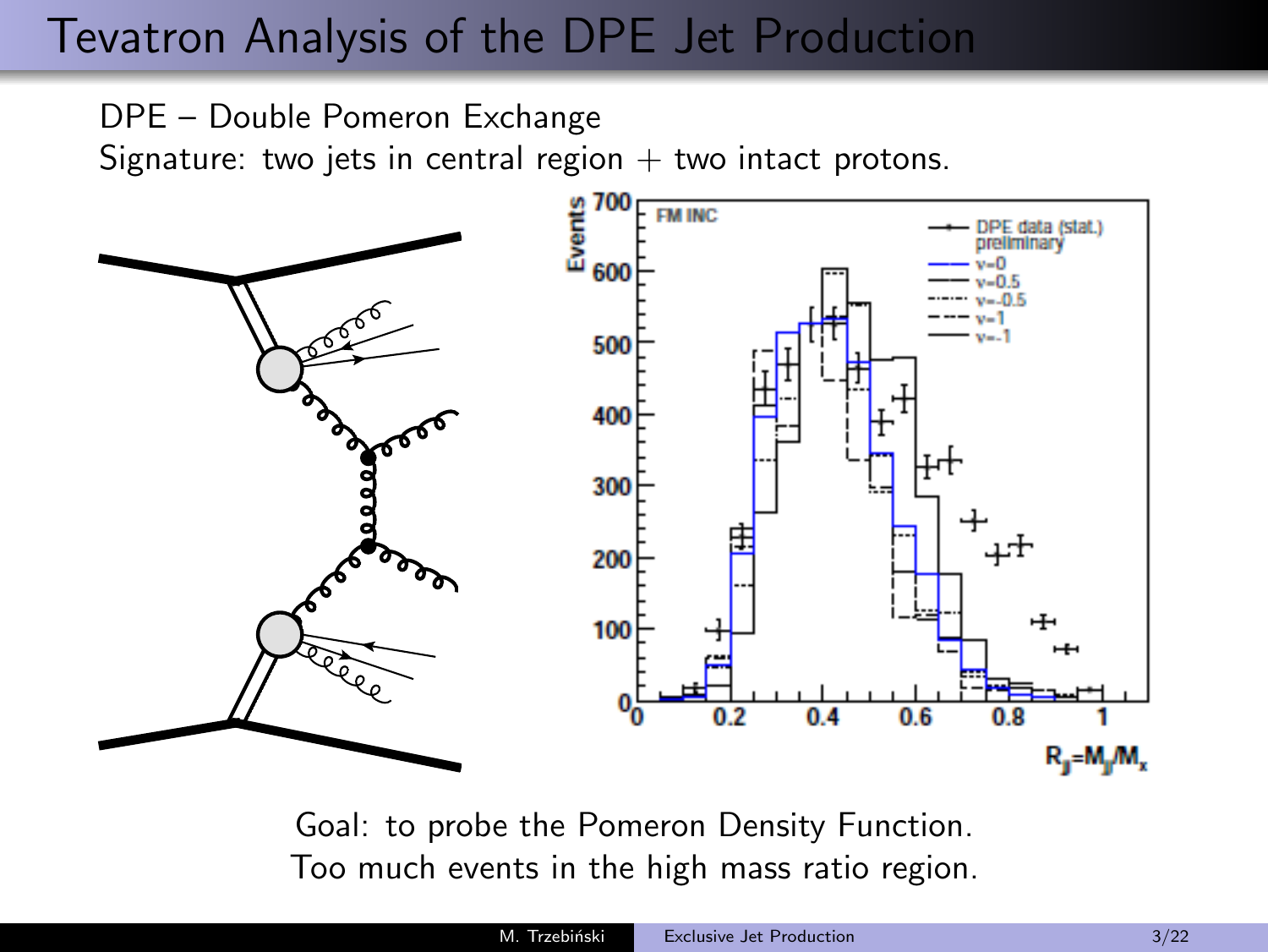#### Exclusive Jet Production at the Tevatron

Signature: two jets in central region  $+$  two intact protons + gap in rapidity between jet and proton.

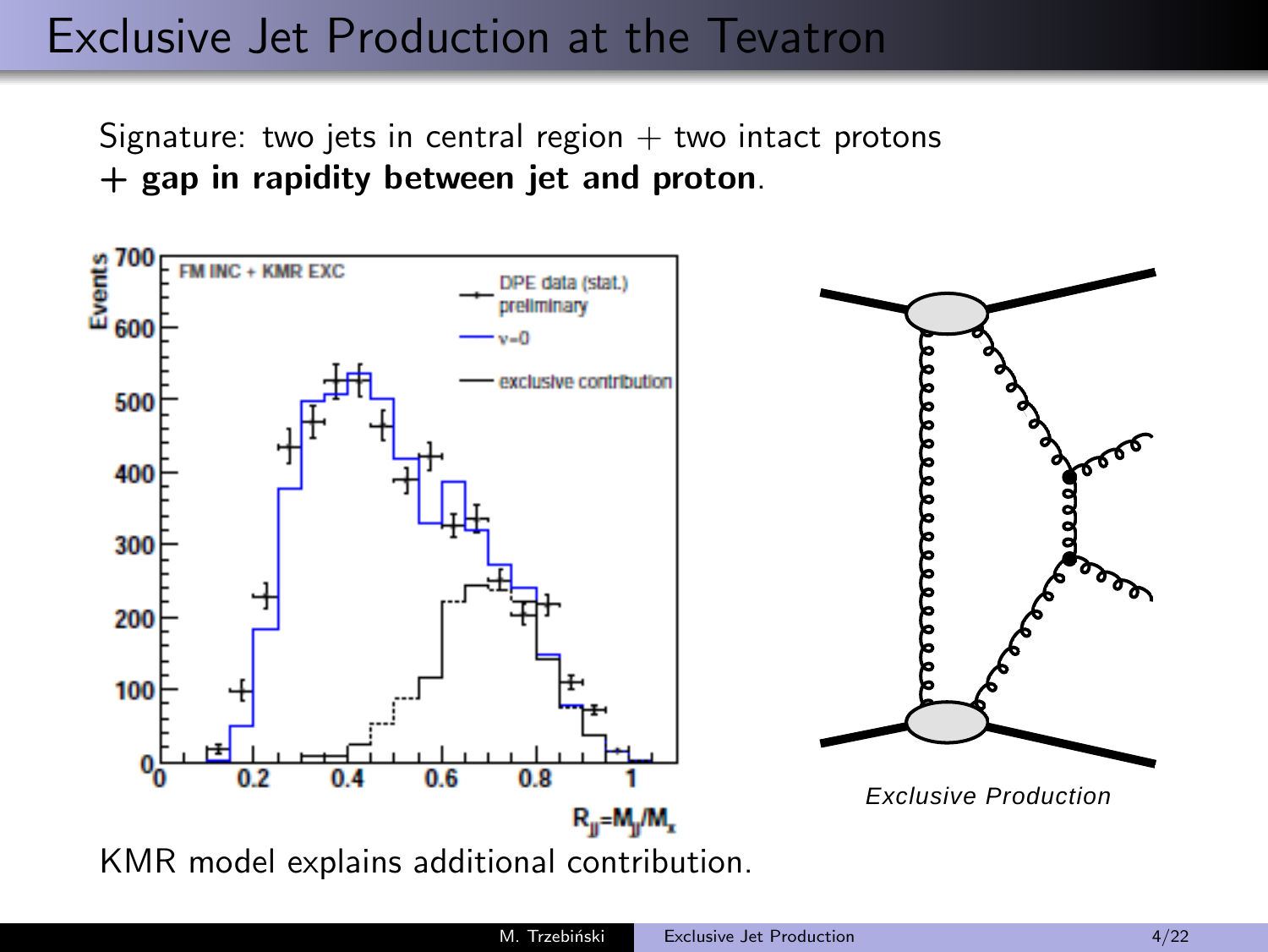#### Detection Methods



- 1. Gaps between jets and outgoing protons.
- 2. Intact proton tagging.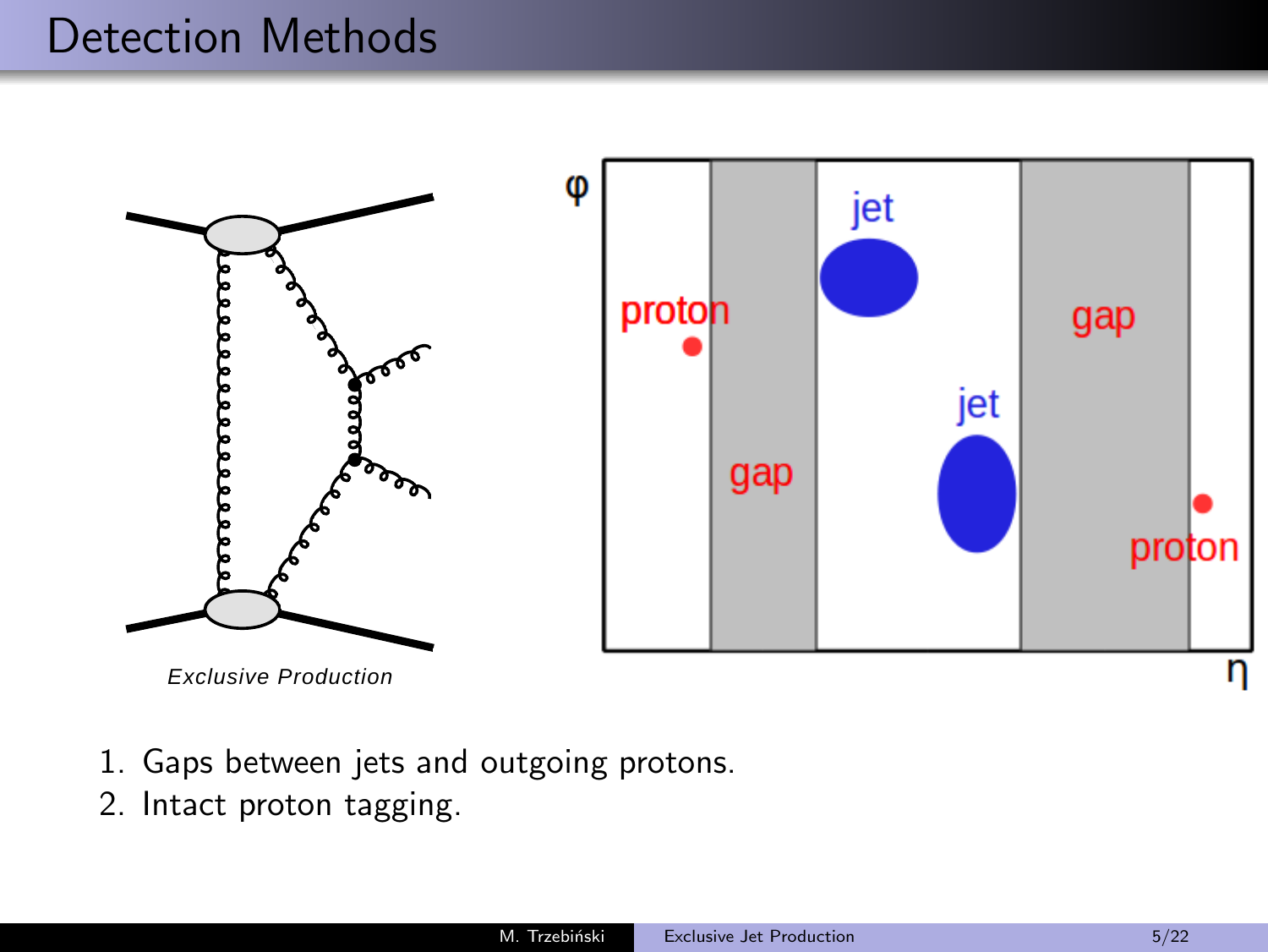

Jets measured in the ATLAS central detector. Protons tagged in the AFP stations (position  $+$  time of flight).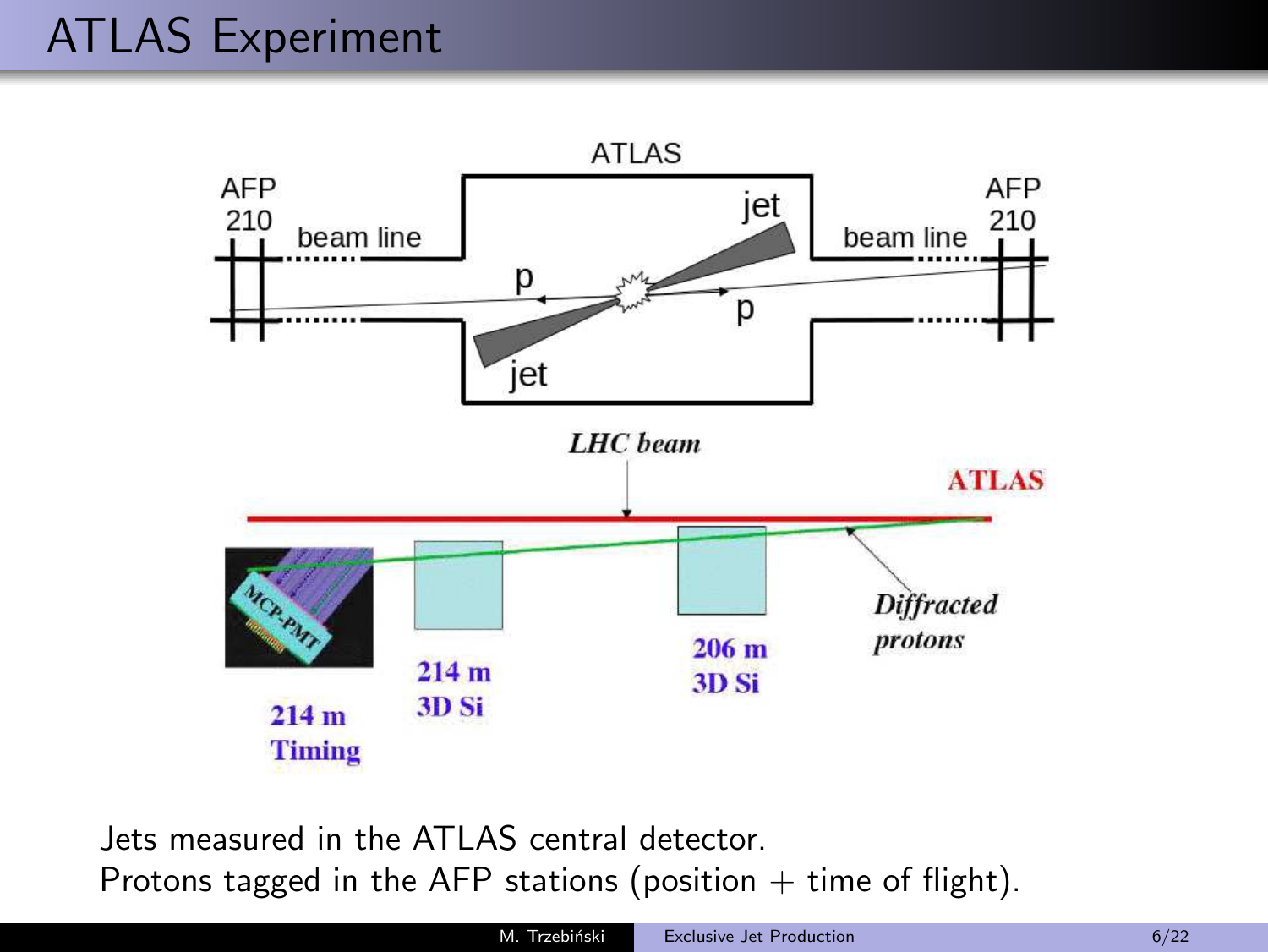#### Forward Protons



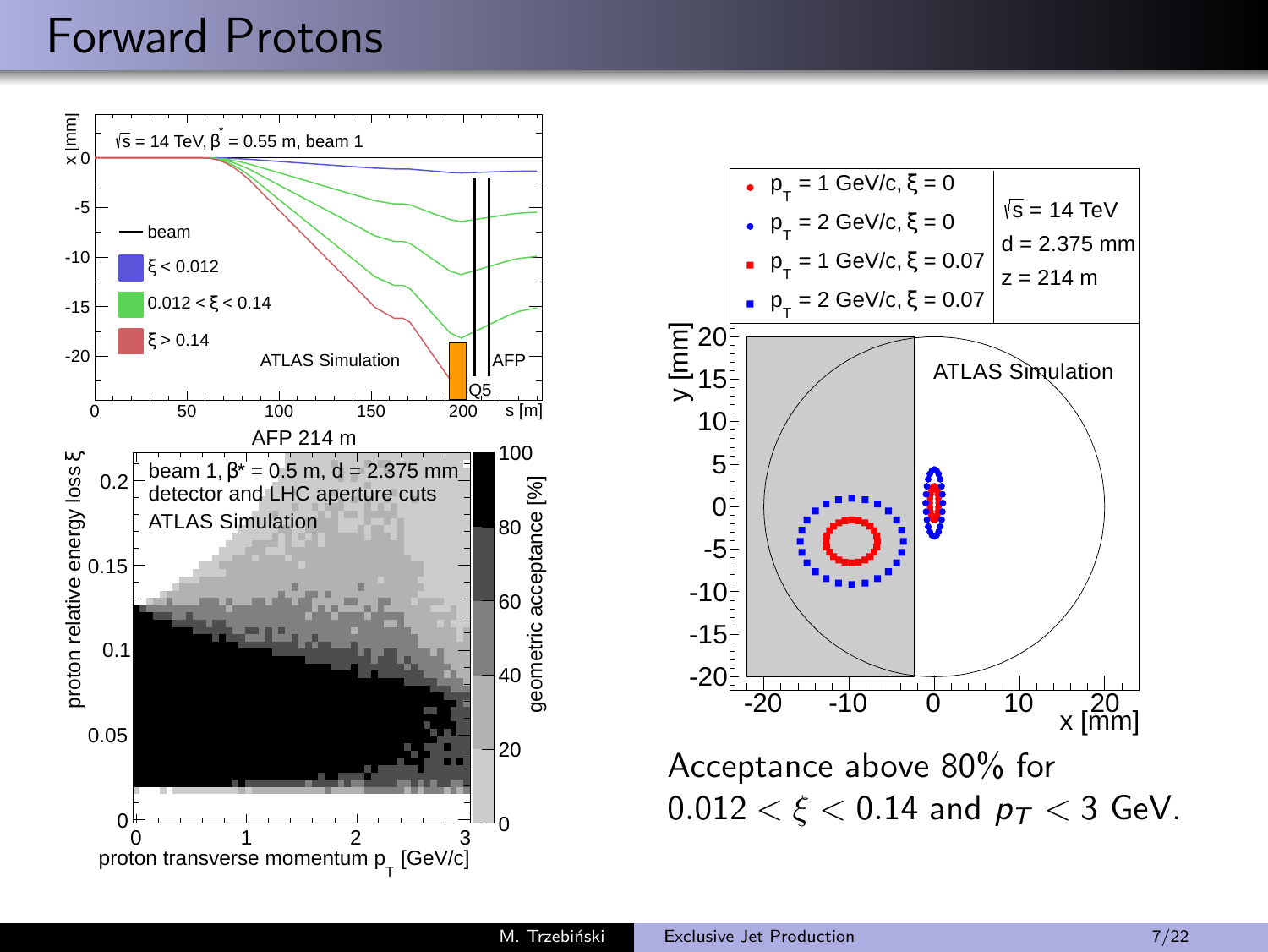#### Background

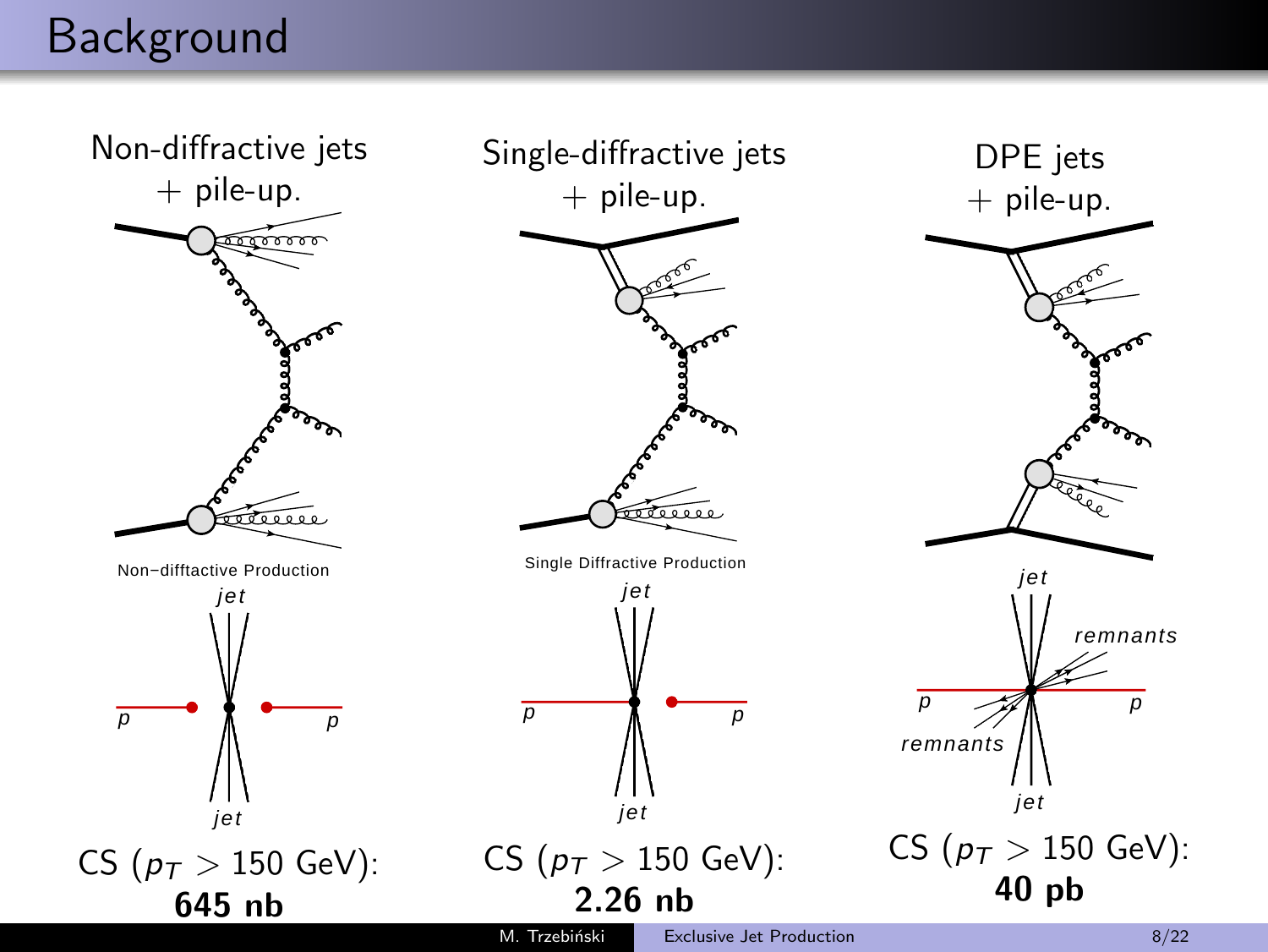### Initial Cross-Section

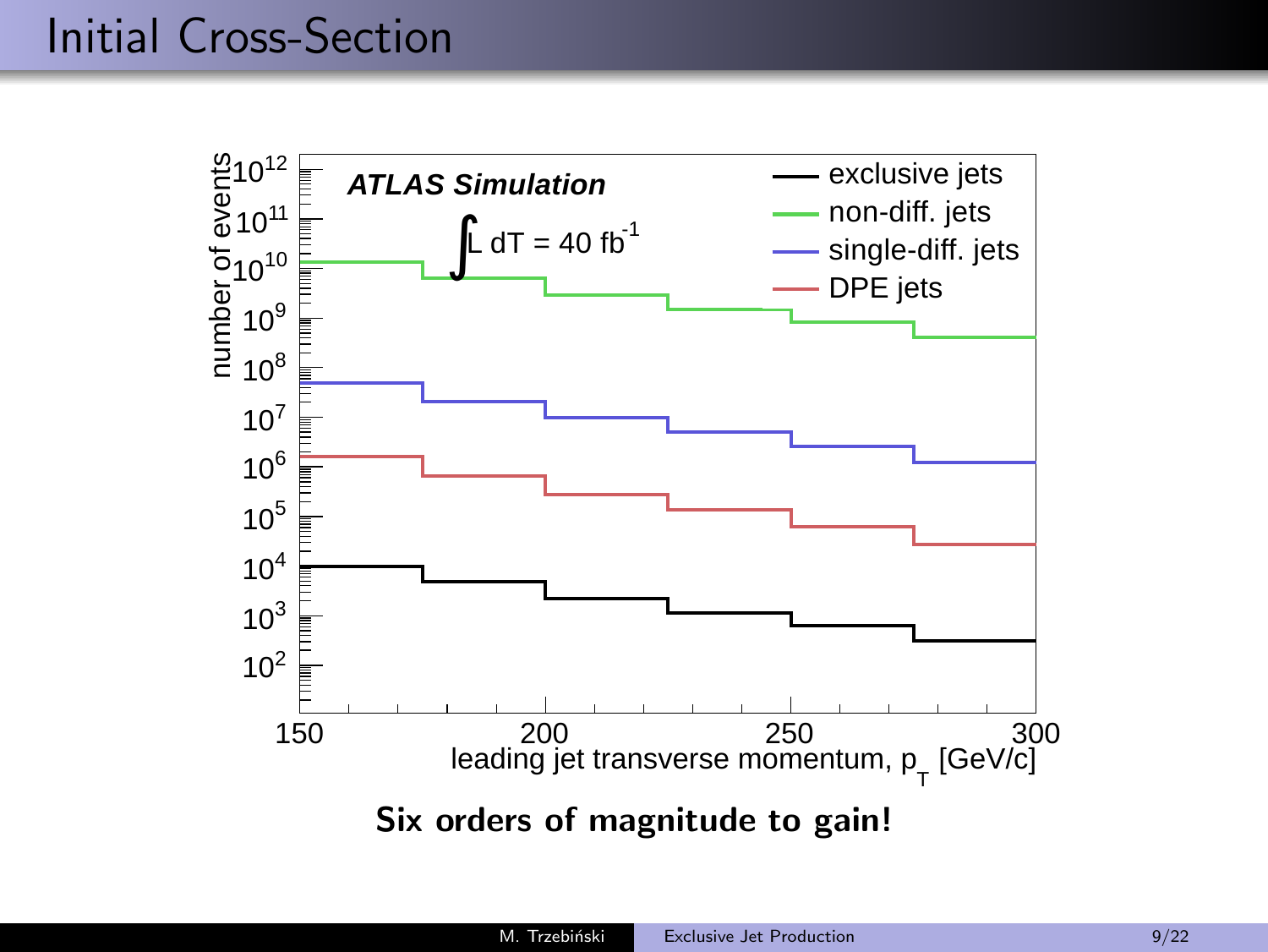

Studies for  $\langle \mu \rangle = 23$  end  $\langle \mu \rangle = 46$ .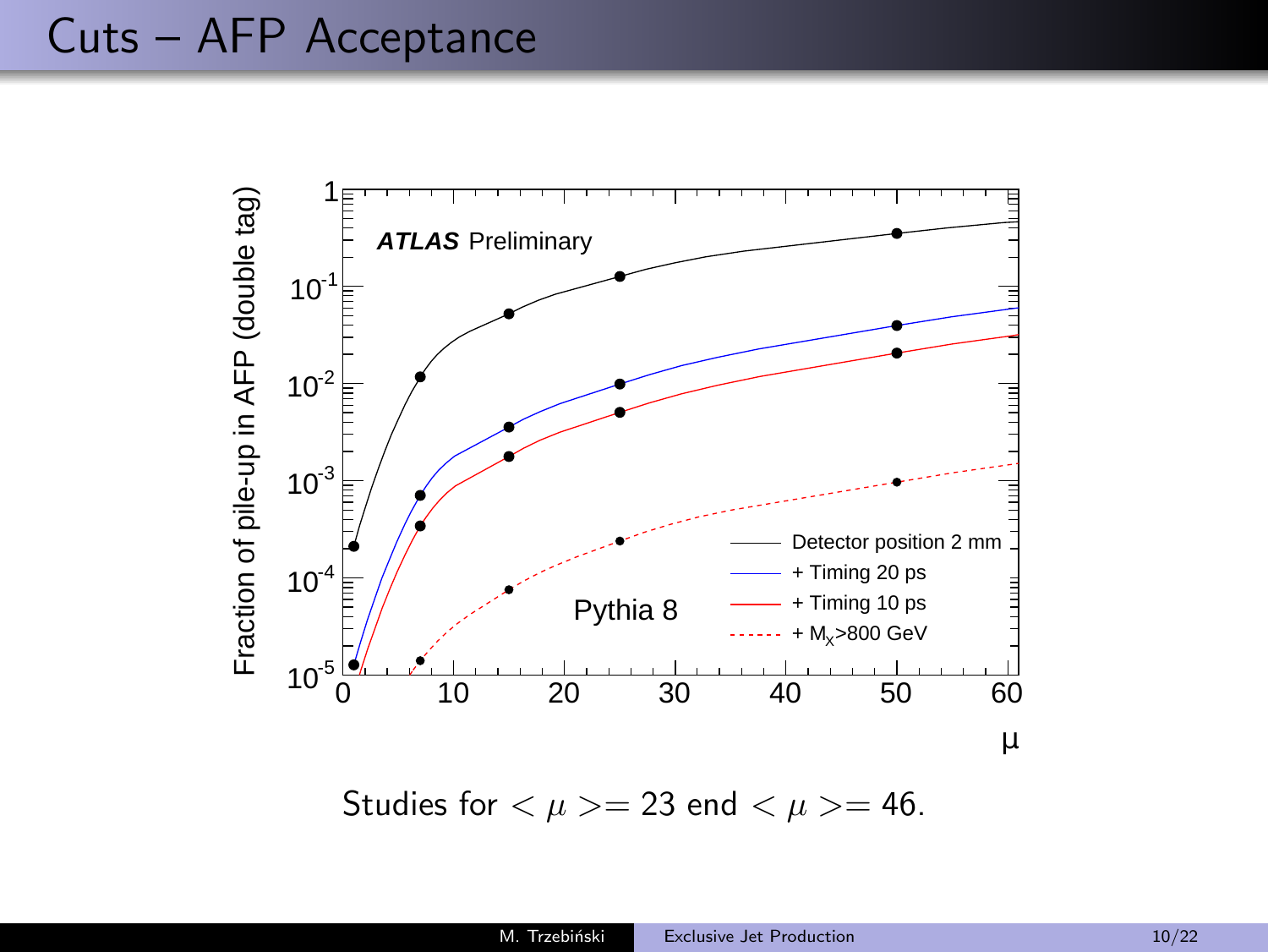## Cuts – Rapidity Fraction

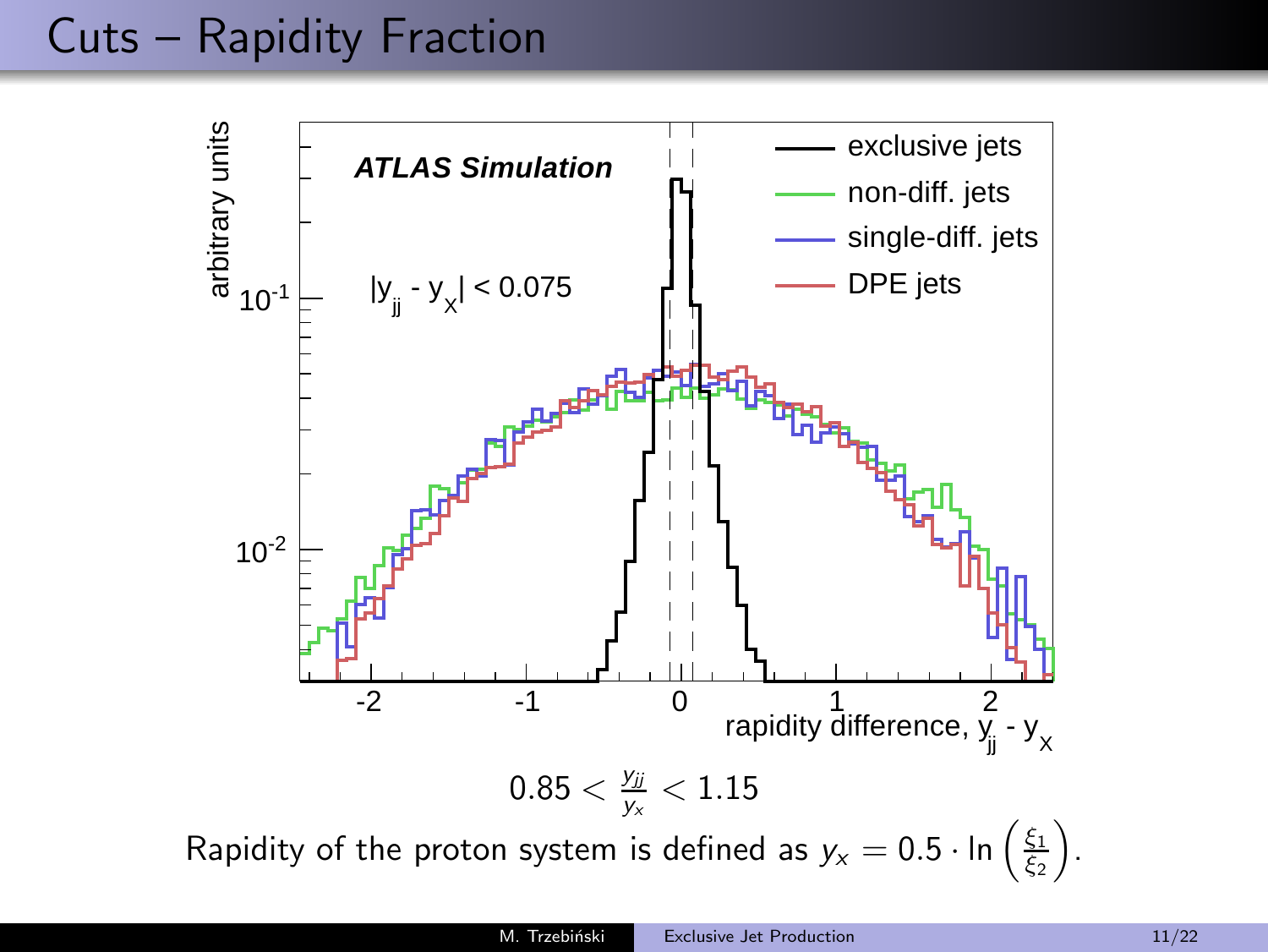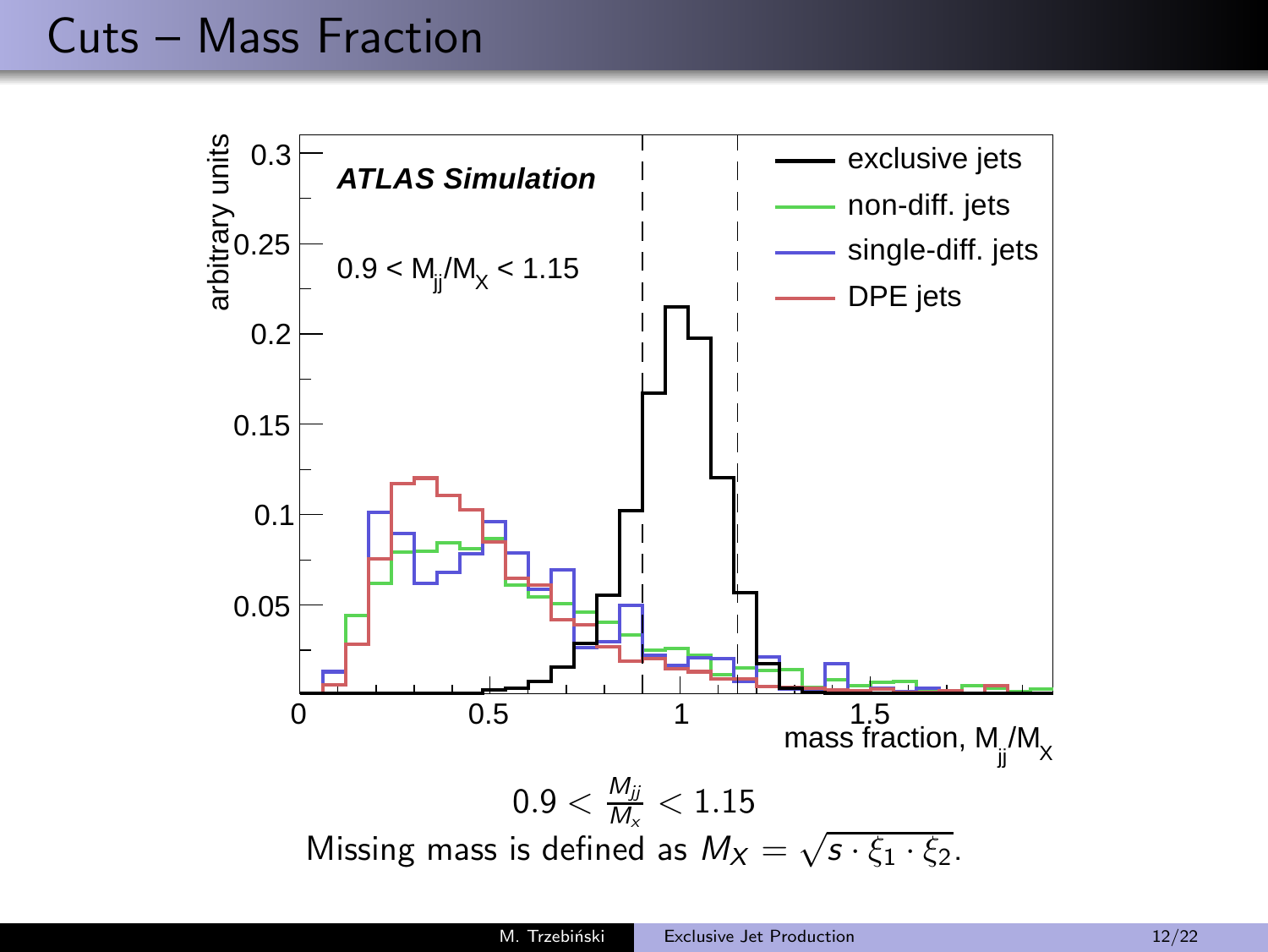#### Cuts – Tracks Outside Jets



Number of tracks outside of jet system (in  $\eta$ ) – region 1. Number of tracks perpendicular to leading jet (in  $\phi$ ) – region 2.

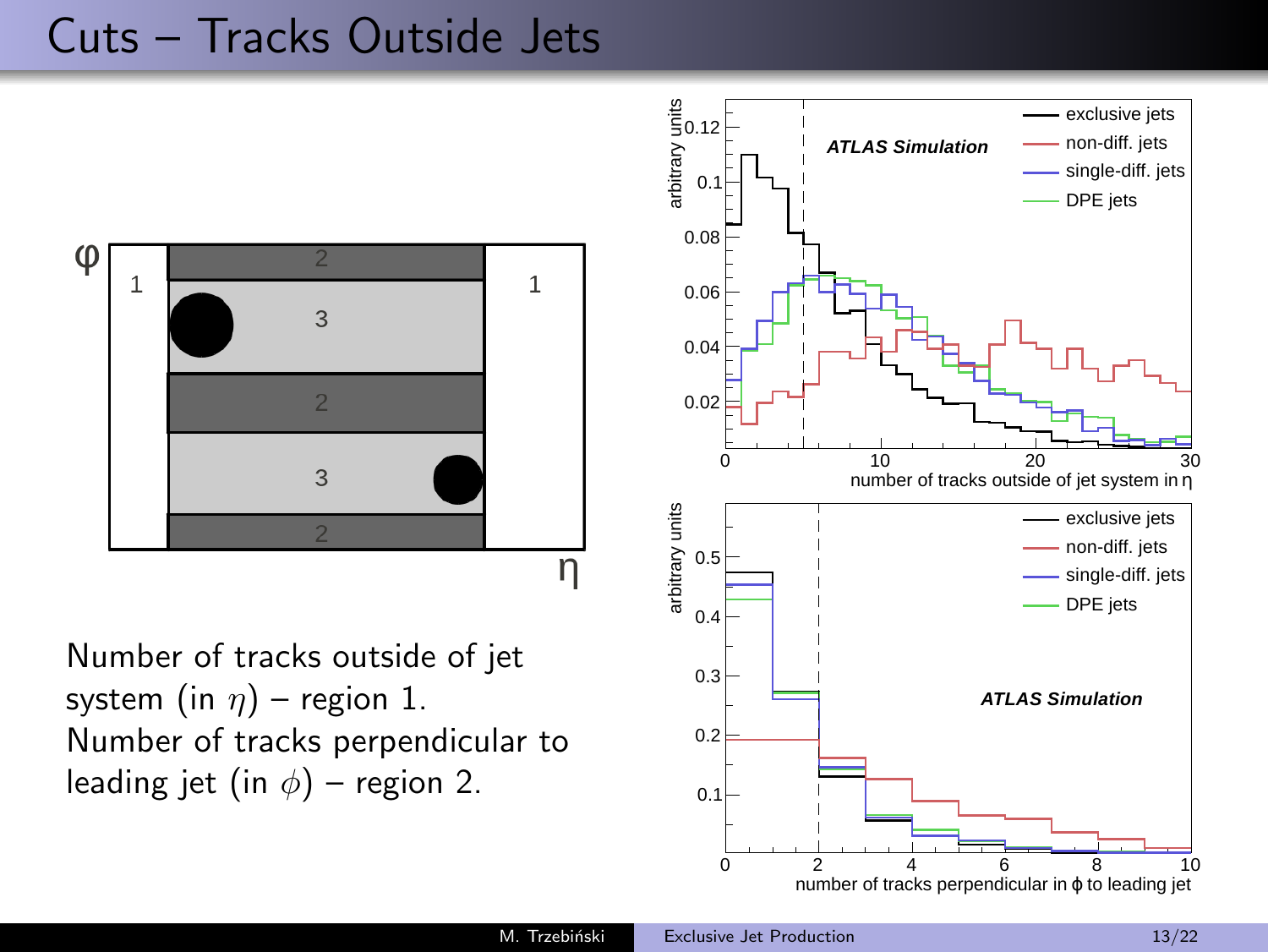### Discriminating Power

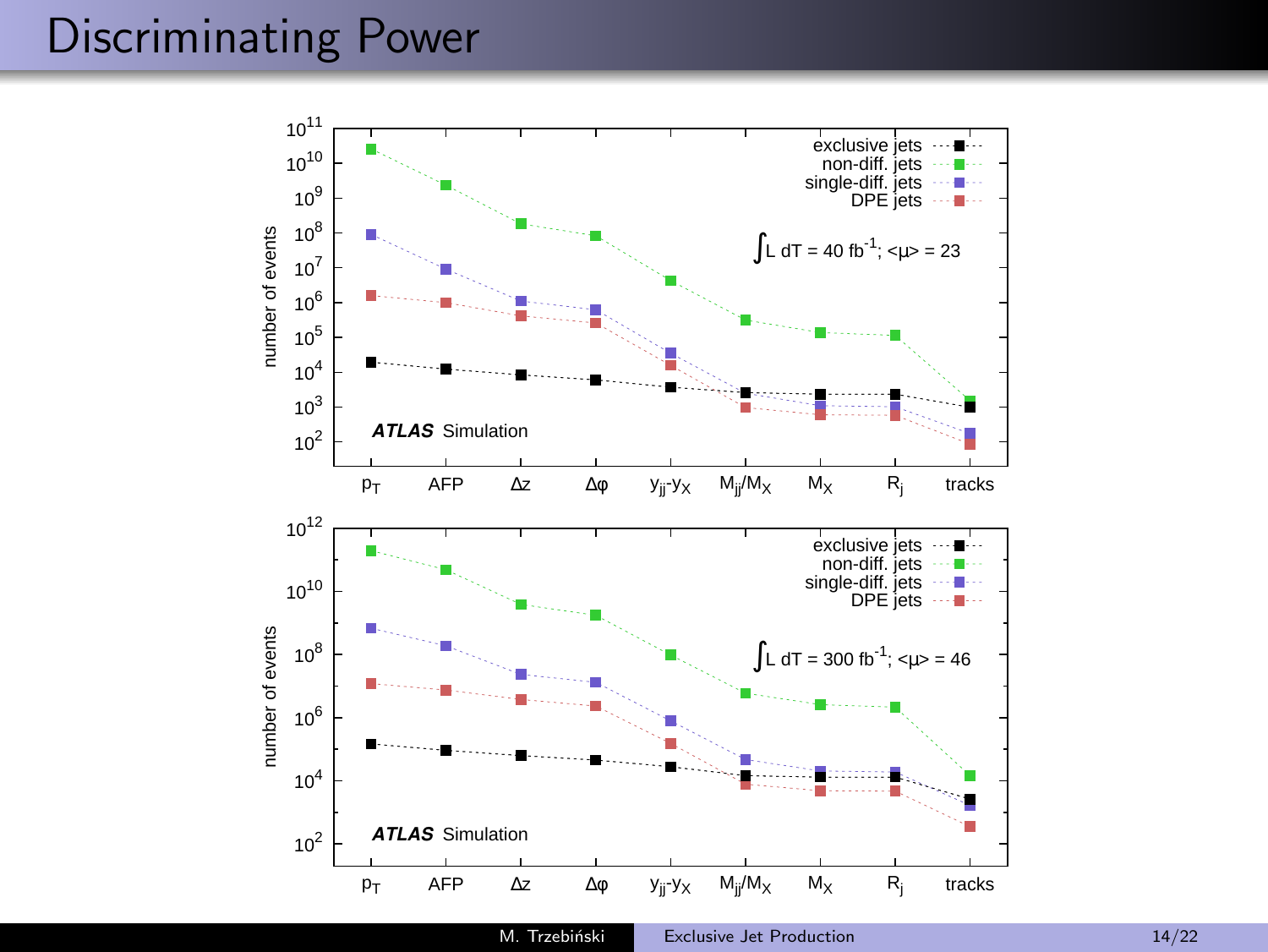# Number of Events ( $< \mu > = 23$ )



The error bars show the statistical and systematic uncertainties. The dashed line represents the theoretical model uncertainty (best constraints on parameters from the Tevtatron data). For each bin the significance (S) is presented.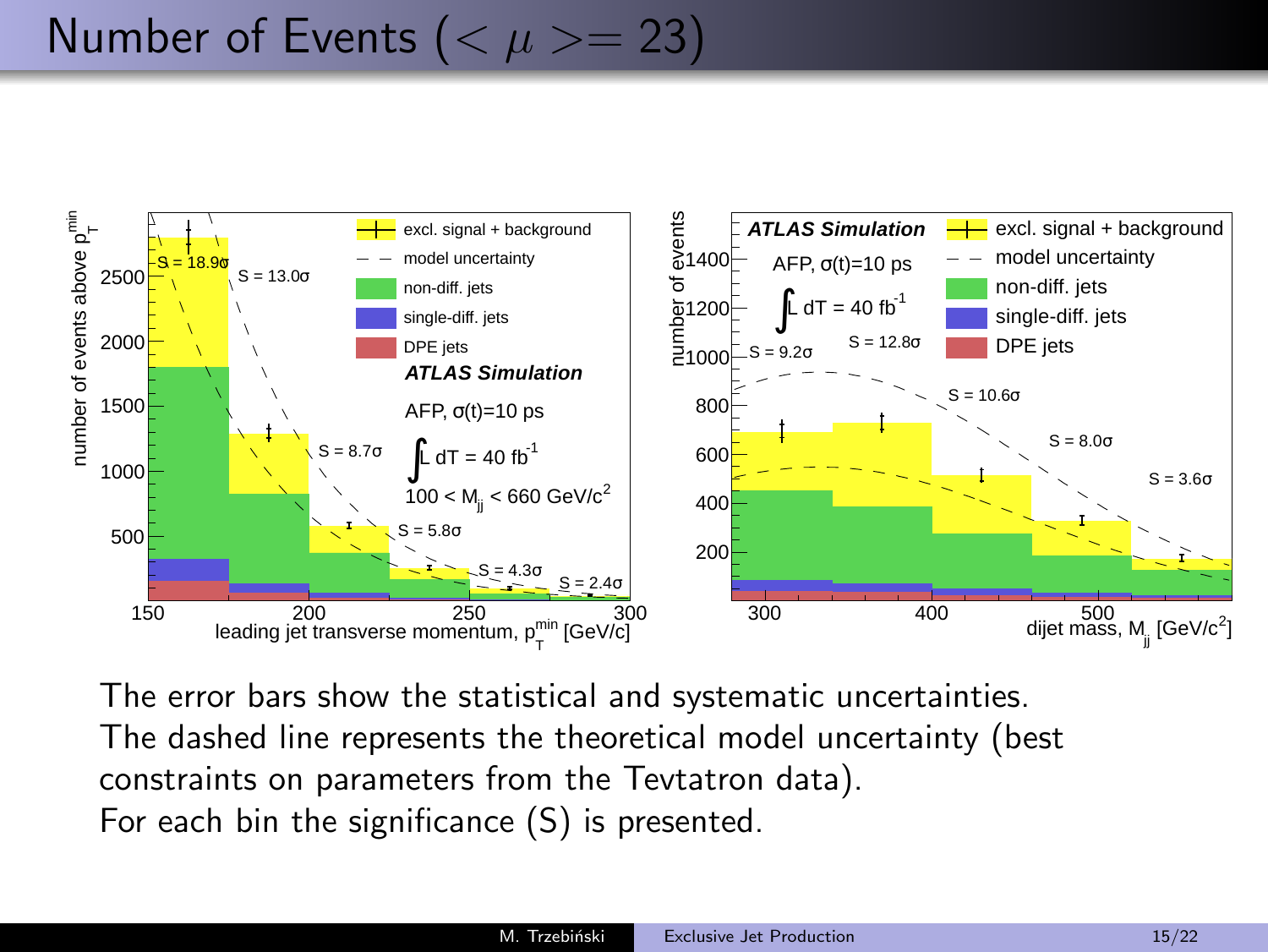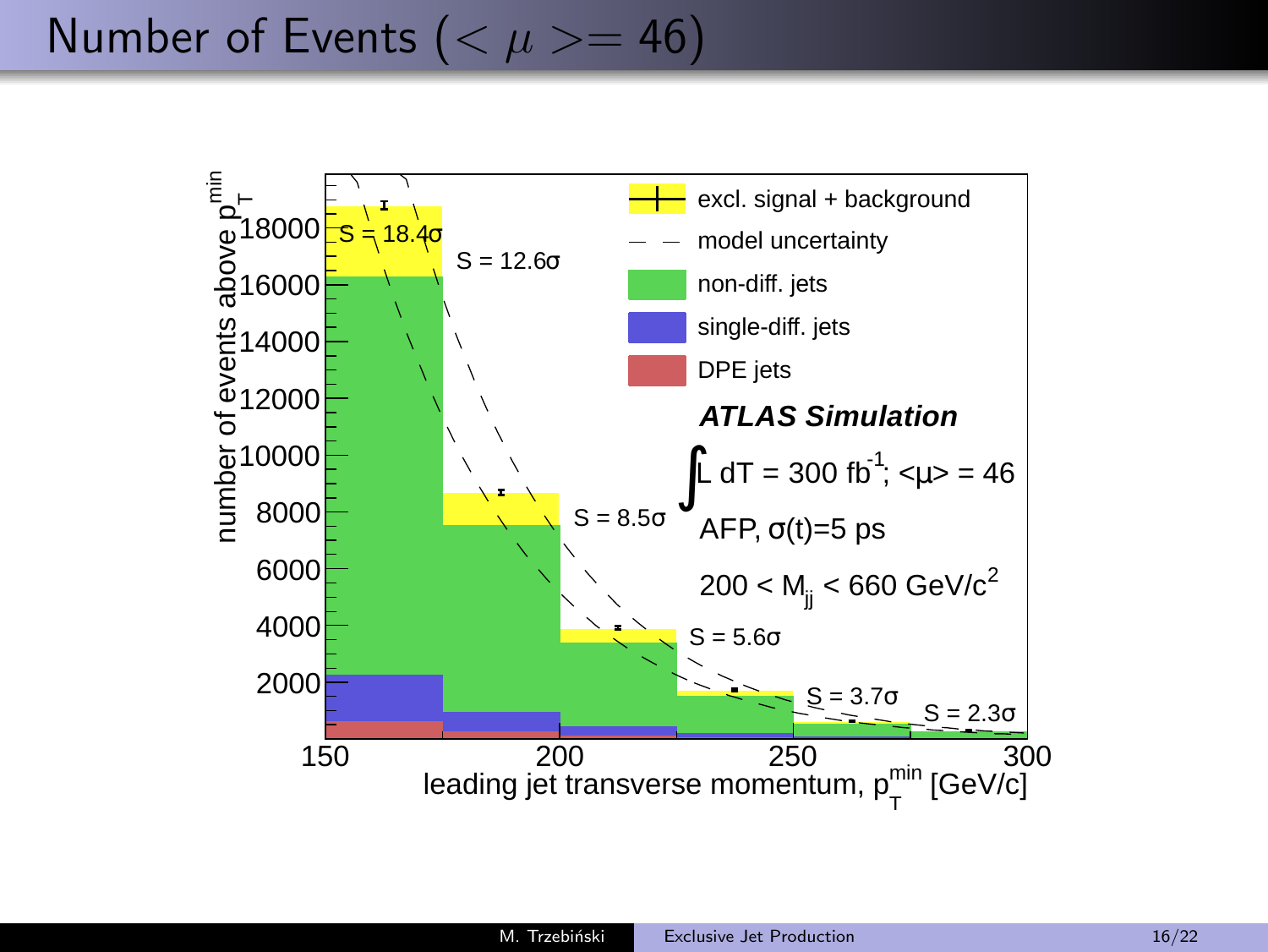- Measurement possible in ATLAS during normal (low beta, high pile-up) runs using AFP detectors.
- Up to  $18.9\sigma$  significance for the exclusive signal.
- **Improvement of uncertainties coming from Tevatron CDF** measurements using pbar tagging by about one order of magnitude.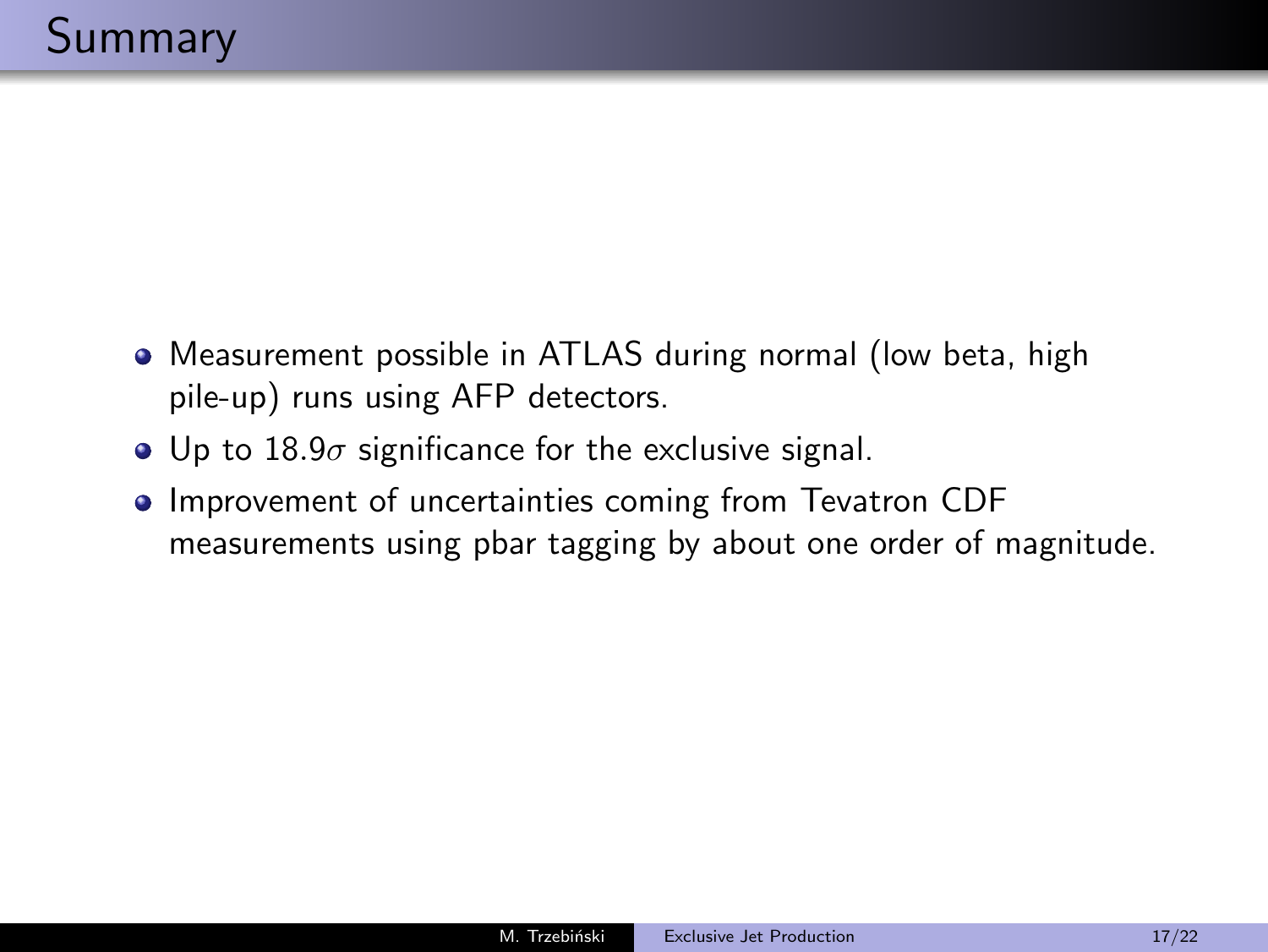# Diffractive Dijets with Gap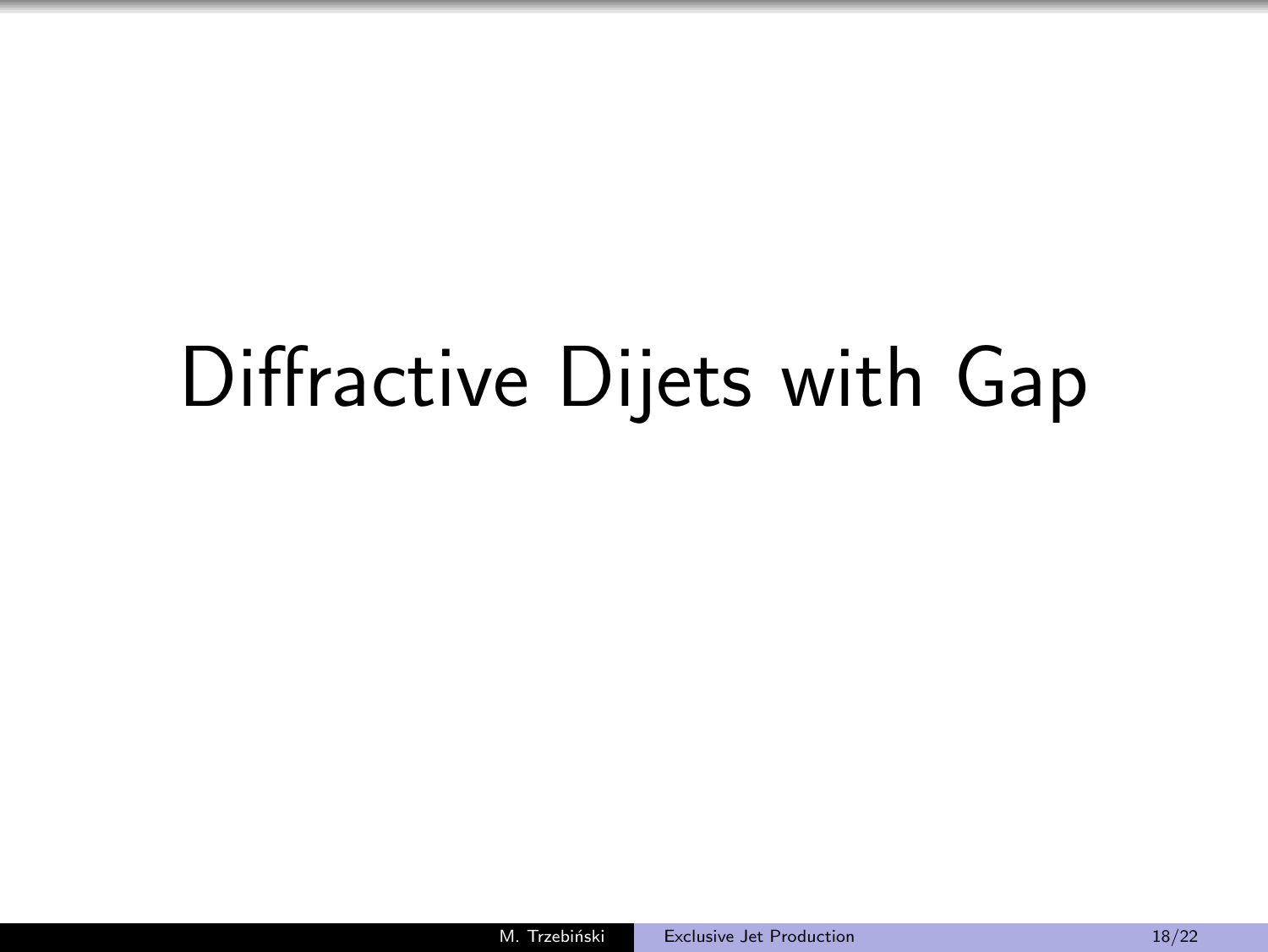#### Diffractive jet-gap-jet event





Feynman diagram of  $pp \rightarrow p$ -jet-gap-jet-p process. Event signature:

- $\bullet$  two outgoing protons,
- two jets in opposite hemispheres,
- gap (symmetric in  $\eta$ ) between jets.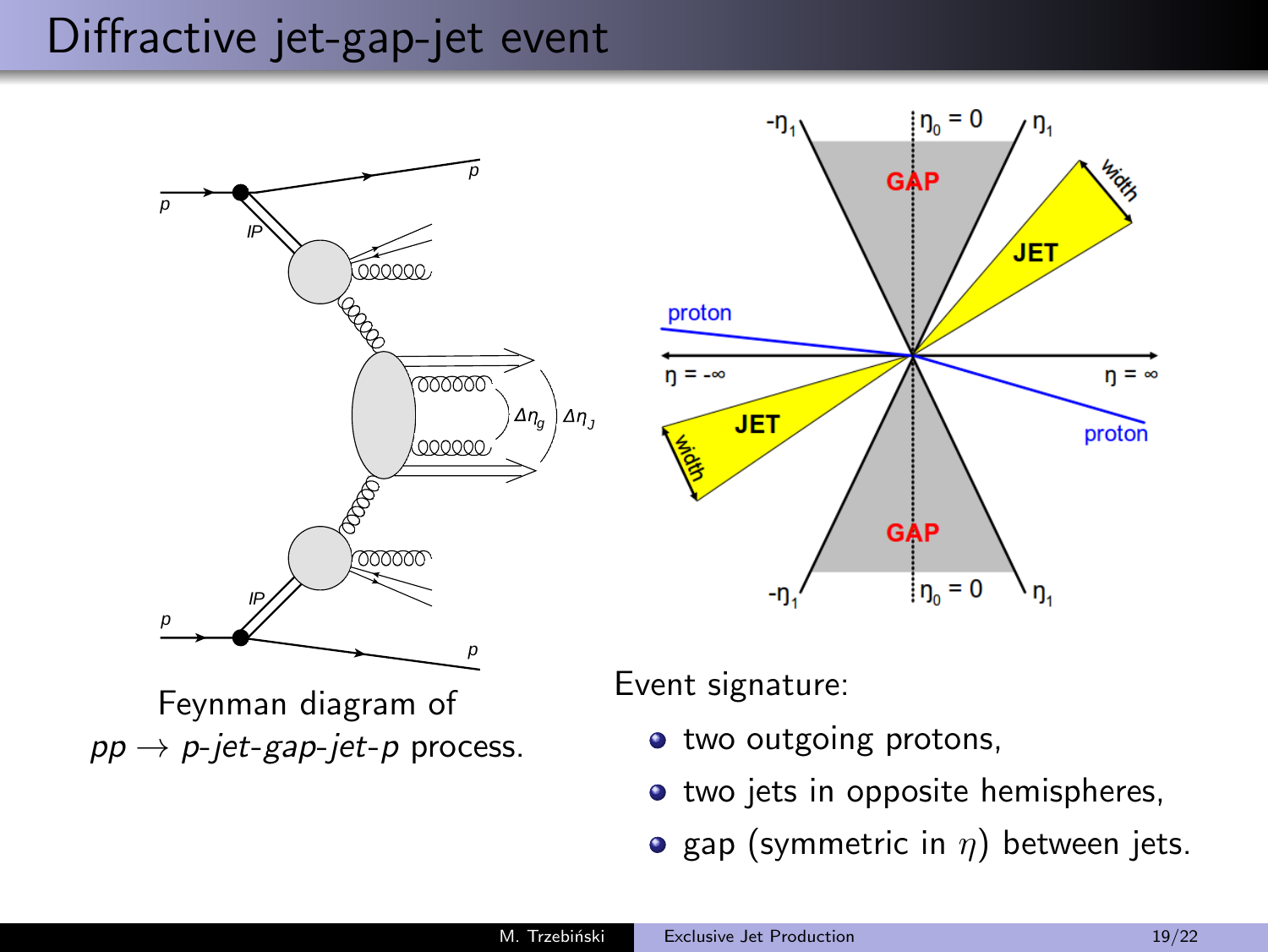

The gap size distribution for non-diffractive jets and diffractive jet-gap-jet events.



The jet transverse momentum distribution for different gap sizes with and without AFP tag requirement.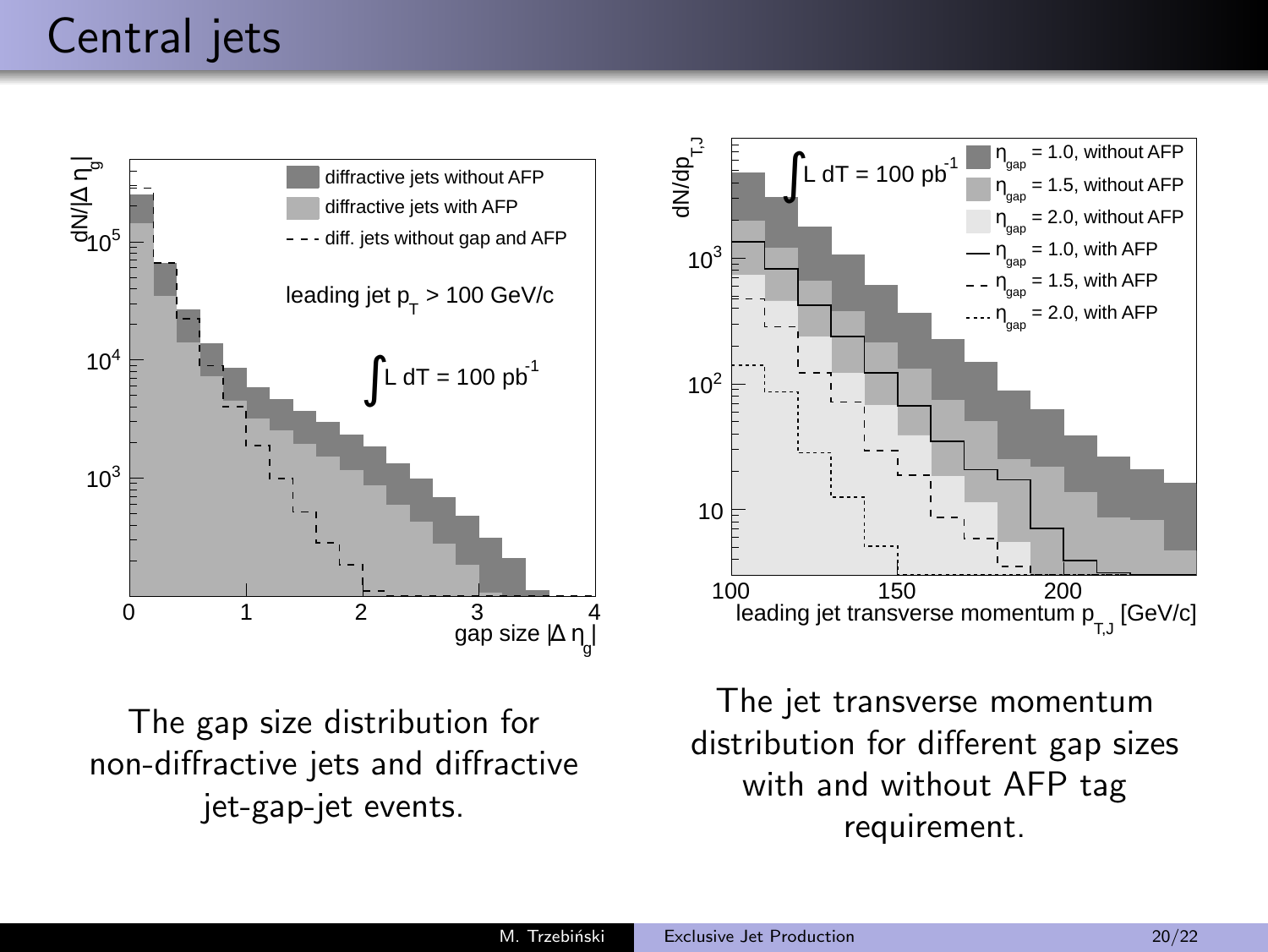# Ratio BFKL NLL/QCD NLO

$$
R = \frac{\sigma(NLL \ BFKL \ FPMC)}{\sigma(Jet \ FPMC)}
$$



Predictions for the ratio of the cross section for the diffractive jet-gap-jet to the inclusive jet cross section at the LHC as a function of the leading jet transverse momentum  $p<sub>T</sub>$  (left) and the rapidity difference between the two leading jets  $|\Delta \eta_J|$  (right).